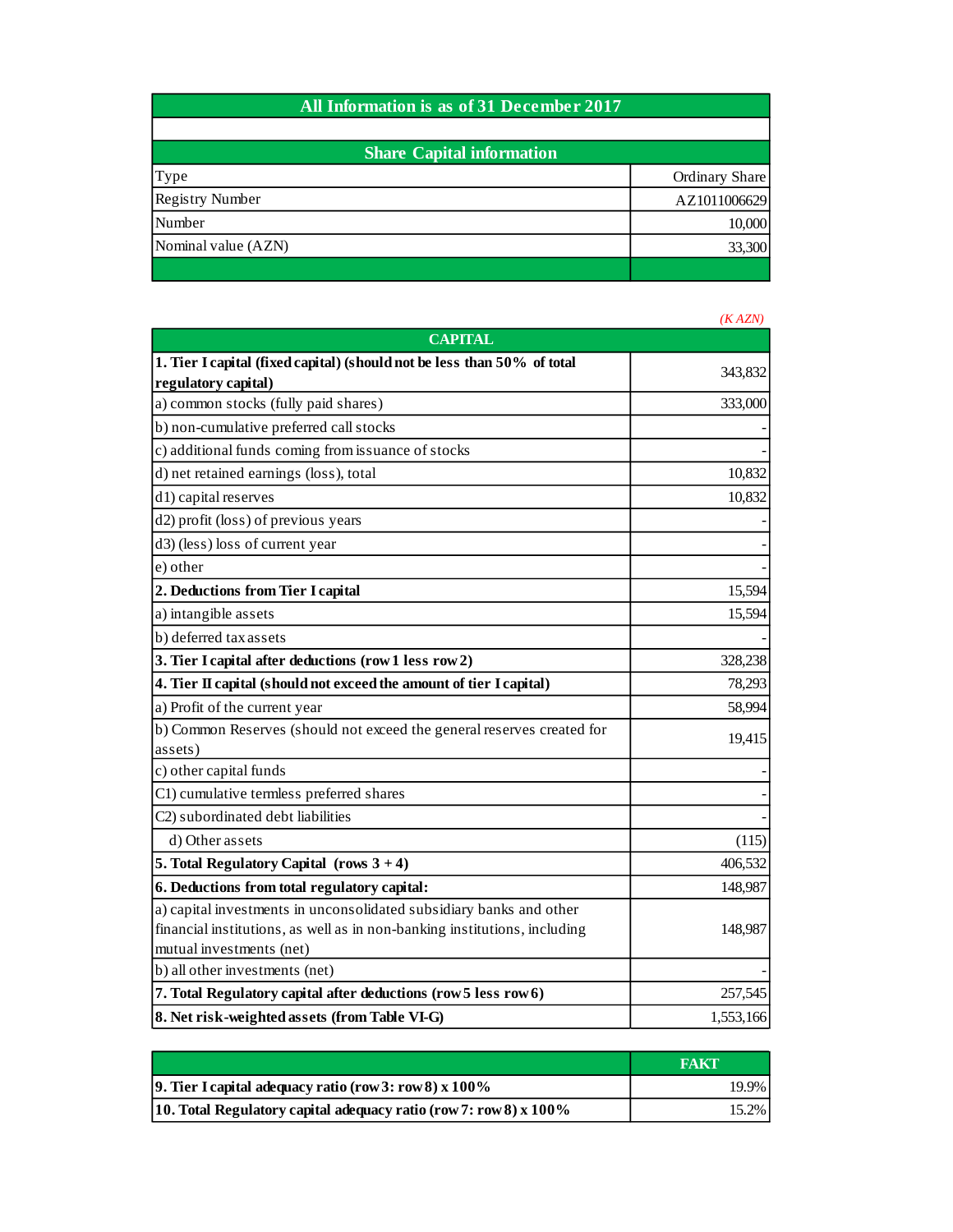| <b>CLASSIFICATION OF RISK-WEIGHTED ASSETS</b> |               |                                |  |  |
|-----------------------------------------------|---------------|--------------------------------|--|--|
|                                               | <b>Amount</b> | <b>Credit Portfolio Weight</b> |  |  |
| Overdue loans                                 | 152,528       | 15.2%                          |  |  |
| Substandard loans                             | 97,612        | 9.7%                           |  |  |
| Unsatisfactory                                | 45,606        | 4.6%                           |  |  |
| Doubtful                                      | 862           | 0.1%                           |  |  |
| Loss                                          | 51,145        | 5.1%                           |  |  |
| Reserves                                      | 64,546        | 6.4%                           |  |  |
| General                                       | 10,886        | 1.1%                           |  |  |
| Specific                                      | 53,660        | 5.4%                           |  |  |

| <b>RELATED PARTY LOANS</b>                                     |        |      |  |  |  |
|----------------------------------------------------------------|--------|------|--|--|--|
| <b>Proportion in Total Regulatory capital</b><br><b>Amount</b> |        |      |  |  |  |
| <b>RELATED PARTY LOANS</b>                                     | 25,562 | 2.6% |  |  |  |

| <b>TOTAL LARGE LOANS</b> |                                          |       |  |  |
|--------------------------|------------------------------------------|-------|--|--|
|                          | <b>Credit Portfolio Weight</b><br>Amount |       |  |  |
| Total large loans        | 495,907                                  | 49.5% |  |  |

| <b>CURRENCY POSITION</b>              |            |         |  |  |
|---------------------------------------|------------|---------|--|--|
| Freely convertible currency position  | max. 20%   | 3.5%    |  |  |
| Total open "closed" currency position | $max.15\%$ | $-0.7%$ |  |  |

| <b>OFF-BALANCE LIABILITIES</b>             |              |  |
|--------------------------------------------|--------------|--|
| <b>Liabilities</b>                         | <b>Total</b> |  |
| 1. Loan instruments, total                 | 138,404      |  |
| a) loan commitments                        | 62,599       |  |
| b) undisbursed lines of credit             | 75,805       |  |
| 2. Guarantees and liabilities of this type | 232,631      |  |
| a) Guarantees                              | 232,631      |  |
| 3. Letters of credit, total                | 3,992        |  |
| a) Standby Letters of Credit               | $\theta$     |  |
| b) Documentary Letters of Credit           | 3,992        |  |
| 4. Forward and futures contracts, total    | 560,880      |  |
| a) based on spot contracts                 | $\Omega$     |  |
| b) based on Forward and Futures contracts  | 20,061       |  |
| c) swap contracts                          | $\theta$     |  |
| d) based on other contracts                | 540,819      |  |
| 5. Other off-balance-sheet liabilities     | $\Omega$     |  |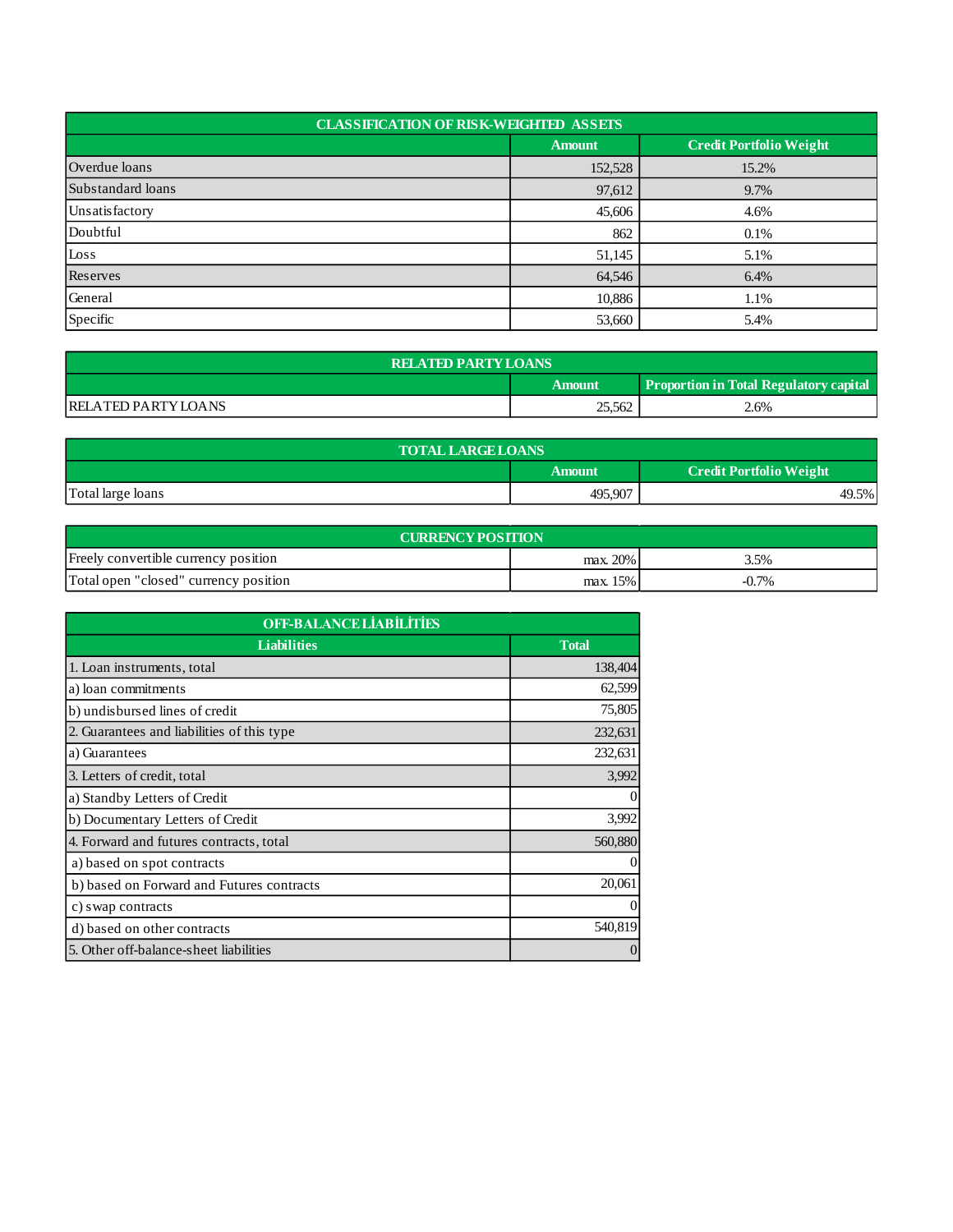## **All Information is as of 31 December 2017**

|                             | (KAZN)    |
|-----------------------------|-----------|
| <b>RISK-WEIGHTED ASSETS</b> |           |
| Total risk-weighted assets  | 1,553,166 |
|                             |           |

| <b>LOANS, INCLUDING OVERDUE LOANS BY GEOGRAPHIC SEGMENTATION</b> |                        |         |  |  |
|------------------------------------------------------------------|------------------------|---------|--|--|
|                                                                  | Overdue loans<br>Loans |         |  |  |
| Baku                                                             | 967,856                | 144,005 |  |  |
| Ganja                                                            | 17.217                 | 8,476   |  |  |
| Zaqatala                                                         | 16.185                 | 47      |  |  |
| <b>TOTAL</b>                                                     | 1,001,258              | 152.528 |  |  |

| LOANS, INCLUDING OVERDUE LOANS BY ECONOMIC SECTORS |                          |                          |  |  |
|----------------------------------------------------|--------------------------|--------------------------|--|--|
|                                                    | Loans                    | Overdue loans            |  |  |
| Mining industry                                    | 86,644                   | 3,473                    |  |  |
| Processing industry                                | 101,040                  | 25,115                   |  |  |
| Electricity and Gas Production                     | 3                        |                          |  |  |
| Other manufacturing                                | 10,349                   | 3,149                    |  |  |
| Agriculture                                        | 90,627                   | 5,781                    |  |  |
| Construction                                       | 62,478                   | 5,667                    |  |  |
| Transportion                                       | 15,092                   | 3,500                    |  |  |
| Information and Communication                      | 5,909                    |                          |  |  |
| Trade                                              | 184,890                  | 13,535                   |  |  |
| Other manufacturing and service                    | 281,286                  | 90,070                   |  |  |
| Central Government Authorities                     | -                        | $\overline{\phantom{a}}$ |  |  |
| Municipalities                                     | $\overline{\phantom{0}}$ |                          |  |  |
| Public organizations                               | 6,348                    |                          |  |  |
| Individuals (Consumer and Mortgage)                | 138,283                  | 1,222                    |  |  |
| Other                                              | 18,309                   | 1,016                    |  |  |
| <b>Total</b>                                       | 1,001,258                | 152,528                  |  |  |